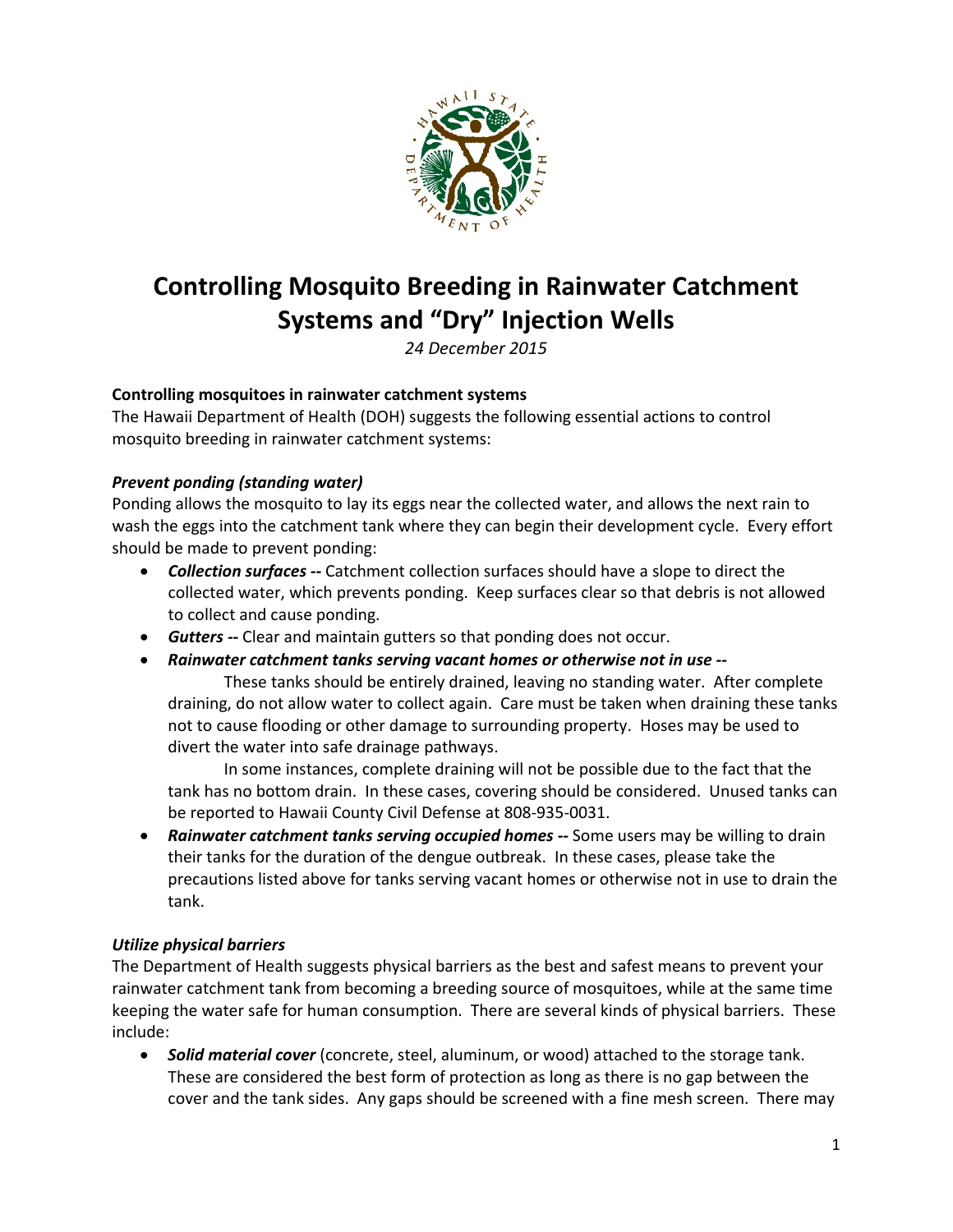be instances where even with a solid cover, mosquito breeding does occur. In these cases, it is possible that the mosquito eggs were washed into the tank and the development cycle was initiated through the water contact with the eggs.

- *Suspended solid cover*. Again, there should be mosquito-proof screening between the cover and the tank.
- *Flexible non-porous cover* (tarp, canvas, rubberized). Ideally, these should be stretched over the tank with an elevating support in the center to provide a slope to prevent ponding. If stretched horizontally across the top of the tank, care should be taken that ponding of rainwater does not occur on the surface of the cover. A tight seal needs to be provided and maintained to prevent mosquitoes from getting under the cover.
- *Flexible porous cover* (screen, shade cloth, etc.). Ideally, the cover should be supported above the water level. If stretched horizontally over the top of the tank, make sure the material does not dip below the surface of the water and allow mosquito access. A tight seal needs to be maintained to prevent mosquitoes from getting under the cover.

## *Apply additions to tank*

If the tank cannot be drained or covered adequately, or if you are already experiencing mosquito growth in your catchment tank, there are other options:

- *Introduction of mosquito fish*
	- o The fish will eat the egg larva (wigglers) and possibly the pupae stages of mosquito growth.
	- o The fish cannot be introduced into tanks that are chlorinated. The chlorine will kill them quickly.
	- o Fish are live organisms and therefore will discharge waste, reproduce, and die, at rates dependent on the food and oxygen supply. Any dead fish must be removed and disposed of, as the remains and waste discharges will adversely affect the taste and potability of the water.
	- o The fish must not be released into the environment. They will endanger Hawaiian native species and habitats.
- *Introduction of cooking oil on the surface of the catchment water*
	- o Oil should interrupt the wiggler's ability to breathe at the surface of the water.
	- o Cooking oil is suggested because it can be safely consumed by humans. Enough oil needs to be applied to the surface of the water to completely cover the surface.
	- o Drawbacks to using oil:
		- **Provides a food source for microbes, greatly increasing the bacteriological** presence in the water
		- Eventually turns rancid, affecting the taste and odor of the water
		- Can clog or otherwise disrupt the function of water filters and/or treatment devices
		- Needs to be removed once the dengue outbreak has subsided. This may be accomplished by skimming it off the surface and scrubbing the sides of the tank. Disposal of the skimmed oil must be done properly.

# • *Introduction of larvicides*

This should be the last measure to be considered. Larvicide uses are very specific, and must not be used in any application or to treat media not specifically named on the label. Very few larvicides have been found to be available to treat potable water.